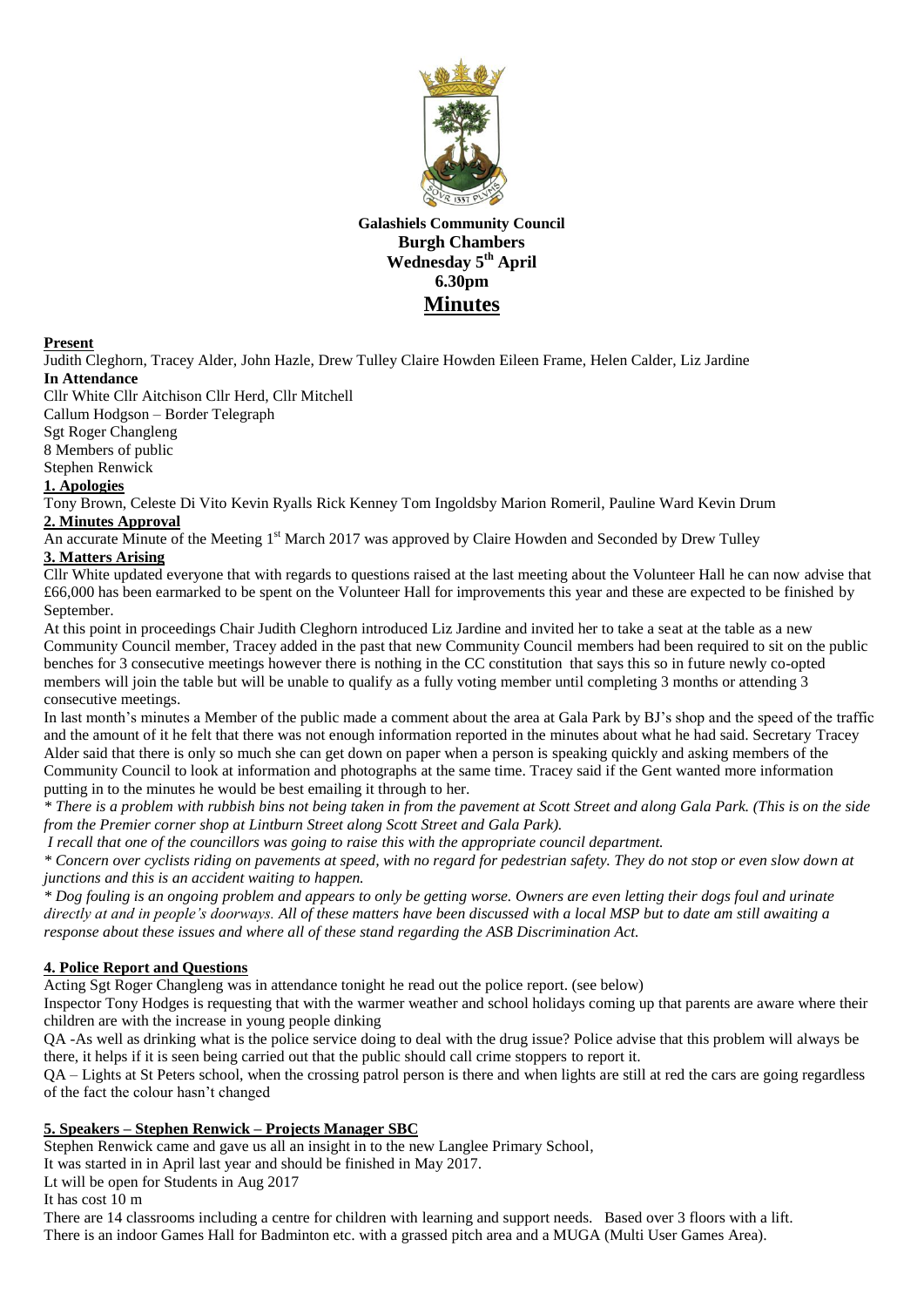QA if it could be arranged that the Community Council be allowed to come for a look around? Yes, that won't be a problem, also looking to invite former famous pupils.

#### **6. Galashiels Academy Update** n/a **7. Sub Group Update Planning Applications**

| <b>DETAILS</b>                                                  | <b>COMMENTS TO SBC BY</b>                                          |
|-----------------------------------------------------------------|--------------------------------------------------------------------|
| Applicant: Scottish Borders Housing Association<br>1.           | 24 April 2017                                                      |
| Application Ref No: 17/00454/FUL                                | This application is to build 10 affordable houses on the former    |
| Proposal: Erection of ten dwelling houses                       | Rose Court housing area which were demolished in 2015. Scottish    |
| Location: Land South West Of 1 Primrose Bank Langlee Galashiels | Government are providing grant assistance towards this             |
|                                                                 | development. Officers from SBHA presented on this development      |
|                                                                 | at the GCC meeting on 1 Feb 2017 and answered all questions put    |
|                                                                 | to them. I recommend we do not object to this application.         |
| Applicant: Mr David Poureshagh<br>2.                            | 24 April 2017                                                      |
| Application Ref No: 17/00455/LBC                                | The application is to create an extension to the rear part of the  |
| Proposal: Extension to form new porch, internal and external    | house and to carry out all works commensurate with a Class C       |
| alterations to dwelling house                                   | building in terms of materials and design. I see no reason for GCC |
|                                                                 | to comment on this application.                                    |
| Location: Rowantree Butts Kirk Brae Galashiels                  |                                                                    |
|                                                                 |                                                                    |
| 3.<br>Applicant: Mr Douglas Hardie                              | 27 April 2017                                                      |
| Application Ref No: 17/00340/FUL                                | The application is to change the "Second Time Around"              |
| Proposal: Change of use from existing shop to form ground floor | antiques/bric a brac shop into a 3 bedroom ground floor flat. As   |
| flat                                                            | this will provide additional housing in the town centre area, I    |
| Location: Shop 42 Island Street Galashiels                      | recommend we do not object to this application.                    |
|                                                                 | Better to have housing in this location than another empty shop,   |
|                                                                 | in my view.                                                        |
|                                                                 |                                                                    |

#### **Gala Waterways**

Discussion again took place about Chain saw Insurance and Tracey said she would ask SBC again what the Insurance cost would be. Chainsaw training will be via the Forestry Commission.

26 Volunteers attended the Spring Clean-up. Next Clean-up is  $6<sup>th</sup>$  May.

#### EVENTS

In conjunction with the Focus Centre, the first Afternoon Tea Event went very well with over 100 people in attendance and we got some great feedback and most people said they wold be back again,

River lighting awaiting quotes from Blachere

Rotary Christmas Market going ahead

## GALA in BLOOM

This year Gala in Bloom will not be entering the National Competition, it costs £150 to enter the portfolio takes up an extreme lot of work and we can still keep Gala Looking beautiful without the necessity of entering a competition.

We shall however be entering the local competitions.

Langlee woods and Gala policies no meetings have taken place since last year – Cllr White will look in to this.

#### **8. Chairs Report**

Chair gave thanks for all their work and help over the last 5 years. She said a special thanks to Bill Herd who will not be standing again for re-election and presented him with a card from the Community Council.

Election – Hustings April  $19<sup>th</sup>$  6.30pm Volunteer Hall.

## **LRA –**

LRA meeting last night, the vandalism at the playpark was priority and if more vandalism goes ahead then the LRA will not be repairing it, it will be closed down.

The waste transfer unit was discussed, especially the wideness of the road and the traffic route out of town. It also needs to comply with Sepa's recommendations.

Ross Sharp-Dent and Ewan Doyle will be invited to a CC asap.

#### **9. Treasurers Report**

The balance on the books at 31 March is £1071.77. I am waiting for the March bank statement to confirm the status of a few cheques. When finalised, all papers will go to our accountant. Alison Gray, who will compile our Annual Report for 2016/7.

# **10. Secretary's Report meeting**

Tracey reminded everyone that the Weekend Walking Festival is coming up and bookings are now coming in.

## **11. SBC Councillors Update**

## **Cllr Aitchison**

Holes and tracks Filled in at Galafoot as outstanding from last meeting

Coulter's Candy project progressing. Now gone to get pricing to begin works. Also, has been received very positively by the people involved in Gala Improvement project to ensure the success of the Tapestry. the Coulters Candy part though is stand alone. It will be up to the new Gala councillors to approve funding to begin the project.

Nothing will be progressed without due consultation with CC and others, of course.

QA – Still no report out lining the rest of the schools in Gala – When are we going to see this? Cllr Aitchison – Discussions are ongoing but nothing else can be discussed at this time due to Purdah.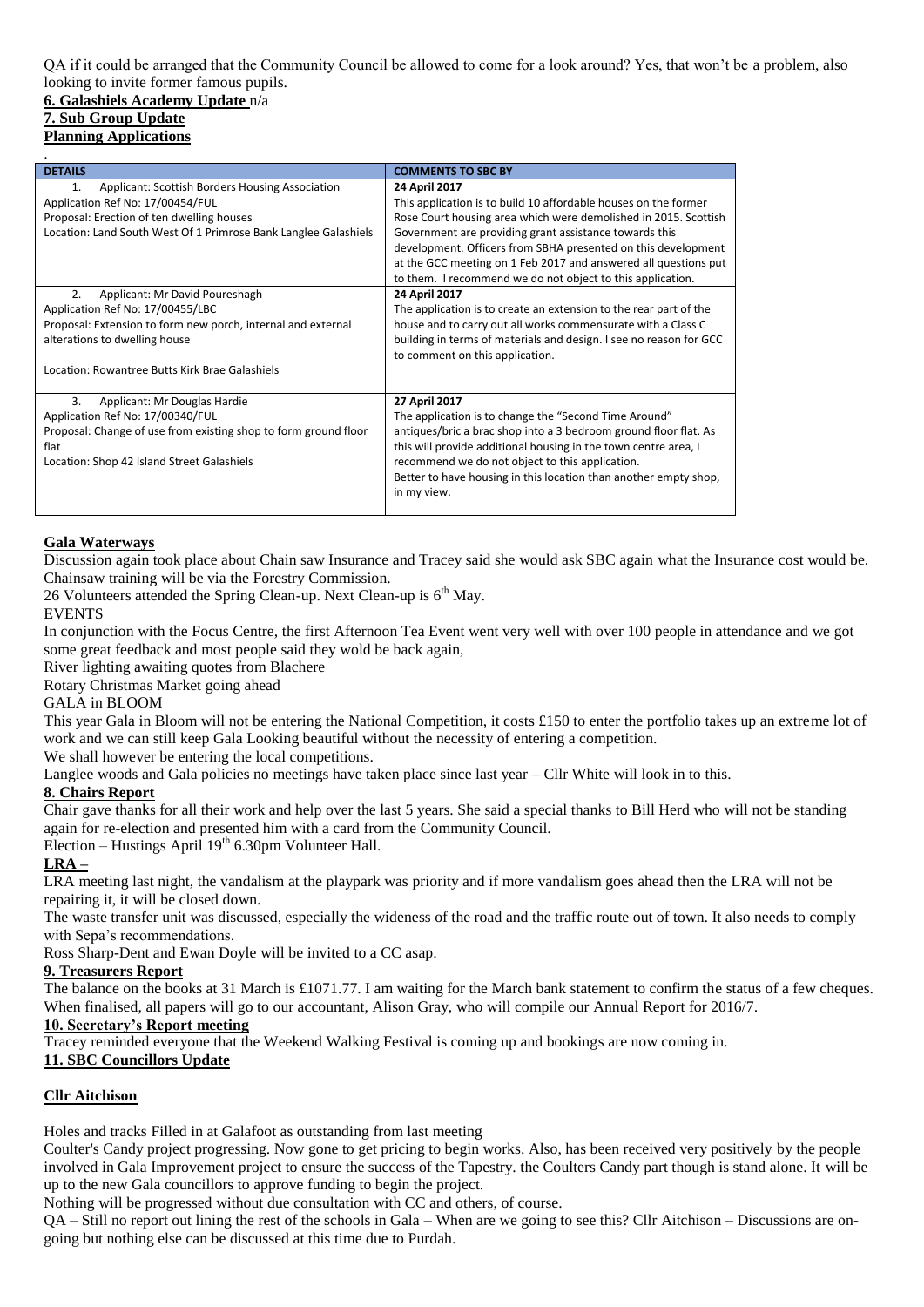## **Cllr Herd**

Letter from SBC to people of London in light of the recent atrocities – read out

Gullies in Windyknowe, Mossilee and Manse Street reported

Rubbish being dropped in the car parking area along low – Buckholmside behind what was Comet has been reported.

QA – Why is it down to Police to monitor CCTV? Civilians/SBC should be checking the CCTV as is taking away Police working time.

# **Cllr Mitchell**

Bank St looking good Rubbish in Overhaugh Street being dealt with Council Tax – SBC Site Eligibility checker on website for those in bands E to H Bus Shelter at Iceland been Jet washed QA – What about the rest of them New Bus Timetables out this week Chess Tournament – Volunteer Hall Tapestry – Trees cleared at Tweedbank, area not going to be turfed **Cllr Bill White** Wall at Grahams sorted Wall at Langlee sorted Big transformations will be happening over the next 5 years.

Scoping for cycle track has been done looking at £750.000, look at linking in with Stow Dog Fouling – Judith wrote to Tracey Logan and had a response saying her email will be dealt with in due course. Cllr Aitchison mentioned a petition to have a notice on dog food about dog fouling and hopefully this will go live.

## **12. AOB Community Council**

A7 Action group – North of Gala Bank – Bags of hardcore that have come from Dawson's have been dumped, fly tipping and rubbish dumping is disgraceful- Cllr Aitchison will take this on…

Comment made – Council should be more active in publicising Galashiels – still no information booklet. Judith wrote to the Chamber of Trade after a visit to Hawick and picking up various leaflets about putting out a leaflet and was basically told no. Cllr White mentioned that Live Borders are looking in to it but Judith thinks it's something that the Community Council could take on. **13. Open Session Members of Public**

# **14. Date of Next Meeting – 10th May 2017 6.30pm**

## **Police Report**

Our focus is to reduce crime and disorder, to increase public reassurance within our community and to KEEP PEOPLE SAFE. We will continue to work closely with our partners and find effective long-term solutions to the issues you raise.

We continue to work on issues raised in relation to the multi-ward Member Plan with the priorities being violent crime, drug dealing and drug misuse, inconsiderate driving and anti- social behaviour.

### **Violent Crime**

- Within the Galashiels and Langlee area there has been 15 calls relating to disturbances.
- Attempted Murder: Torwoodlee Road male victim stabbed, 33-year-old female and 22-year-old male arrested and appeared at Selkirk Sheriff Court.
- Serious assault East Mill male victim stabbed by 34-year-old female partner who was arrested and appeared at Selkirk Sheriff Court.
- We have seen a number of common assaults (5) reported to police, predominantly alcohol related. These incidents are all subject to ongoing investigations and charges have already been preferred against a number of individuals responsible.
- Sexual crime Gala Foot Bridge 16-year-old male charged with serious sexual offences on young females.

#### **Substance Misuse**

- Over the month of March there has been 12 recorded calls in relation to drugs misuse.
- 2 x males charged with possessing Class A drug.
- 4x males charged with possessing Class B drug, namely Cannabis.
- Male charged with possession of Class A (Heroin) and Class C (prescribed -but not to him) drugs.
- Report of 2 discarded used needles in play-park in woods, across overpass, opposite St Johns Church, Langlee.

#### **Inconsiderate driving and making our roads safer**

- Police have attended 11 road traffic collisions.
- 2 x 28-year-old males charged for theft of motor car from Galashiels (stopped in Hawick following police pursuit), attempt fraud x 2 (use credit card found within vehicle) Driver charged with theft MV, disqualified driving, no insurance and possession of Class A drug. Both males held in custody.
- 41-year-old female charged with drug driving.
- 4 x motor cars seized under ASB legislation, 7 further ASB warnings issued to drivers.
- 4 x motor car seized for no insurance and drivers either reported or received £300 fine, 6 points on their licenses.
- 27-year-old male arrested for running in front of traffic and kicking cars whilst under influence of drink/drugs in Kenilworth Avenue, Langlee. Charged with Breach of the Peace and various vandalisms to motor vehicles.
- Driver of motor car failed to stop for red light on Melrose Road £100 fine, 3 points on licence.